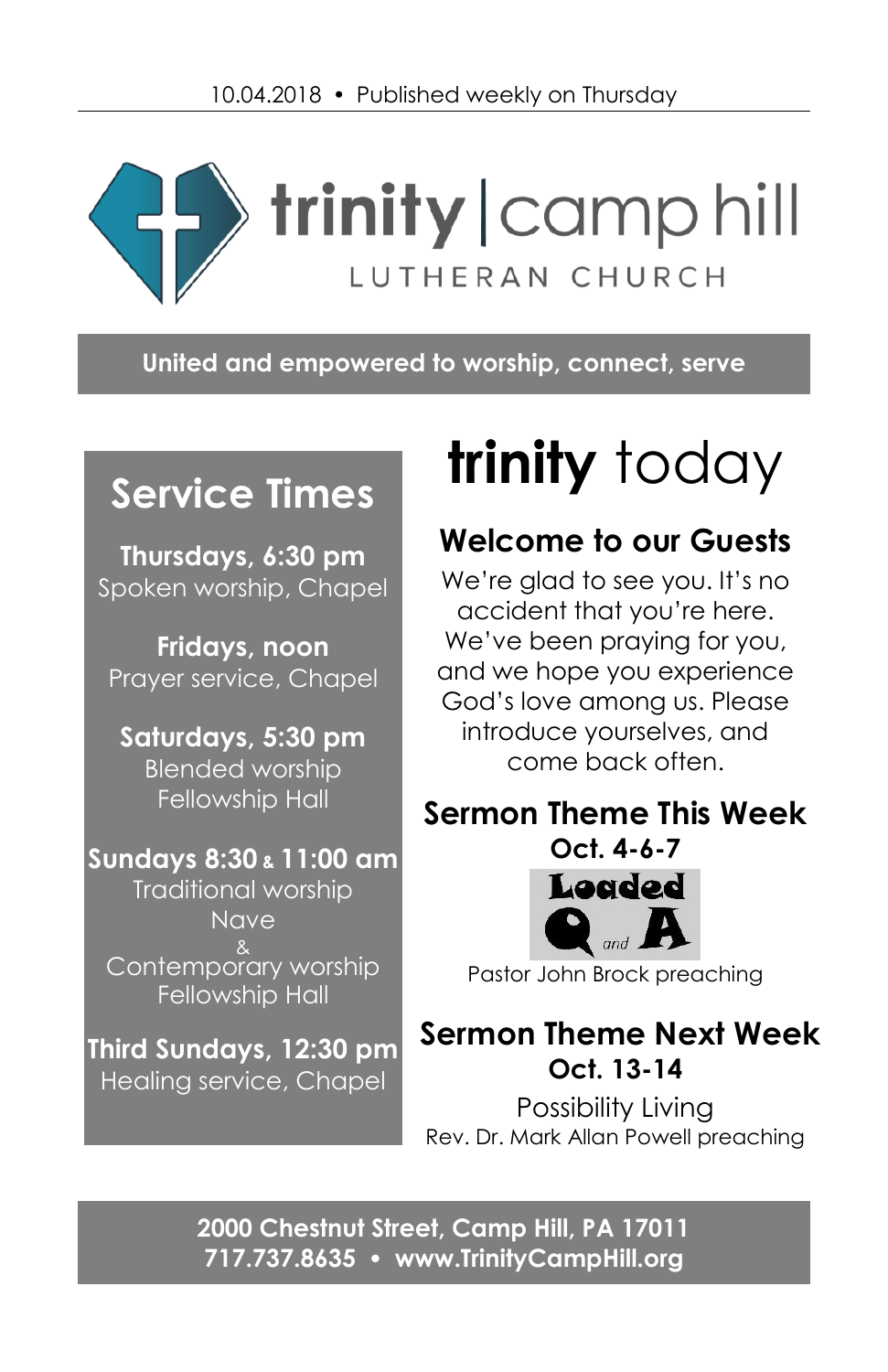## **Connect to deepen your faith and your relationships**



#### **Connect on Sunday mornings,9:45-10:45**

Augsburg Bible Study, Room 228-230 *In-depth study using resources from ELCA publisher, Augsburg Fortress; led by Tom Hoffert and friends*

Truly Living, Room 236 *Simplify, prioritize, live better; led by Sarah and Jason Hancock*

The Living Word, Room 237 *Bringing the Gospel to everyday life; led by Linda Horner*

Earth Care, Room 239

*Following God's Cues to a Healthier Planet, led by Zandra Bishop and MaryLou Gilbert*

Listen-Better Parents, Room 234 *Share, learn, grow, laugh, connect with other parents; led by Meredith Askey and Devin Miller*

Living Proof/Lutheran Style, Room 227 *Share your faith in everyday life; led by John West*

#### **Connect during the week with these study groups**

Women's Morning Bible Study, Room 237, 9:30 am, Wednesdays

Men's Bible Study, Brother's Restaurant, Mechanicsburg 8-9 am, 2nd and 4th Tuesdays monthly

Thursday Bible Fellowship, Fellowship Hall, 9:30 am; Room 237, 7 pm



#### **Divorced or separated? Connect on Thursday nights, Room 227, 6:30**

DivorceCare helps you recover from the pain of separation and divorce. Meet weekly with others in a warm, caring, supportive environment. Video seminar, group discussion, personal workbook. Led by Barbara Caboot.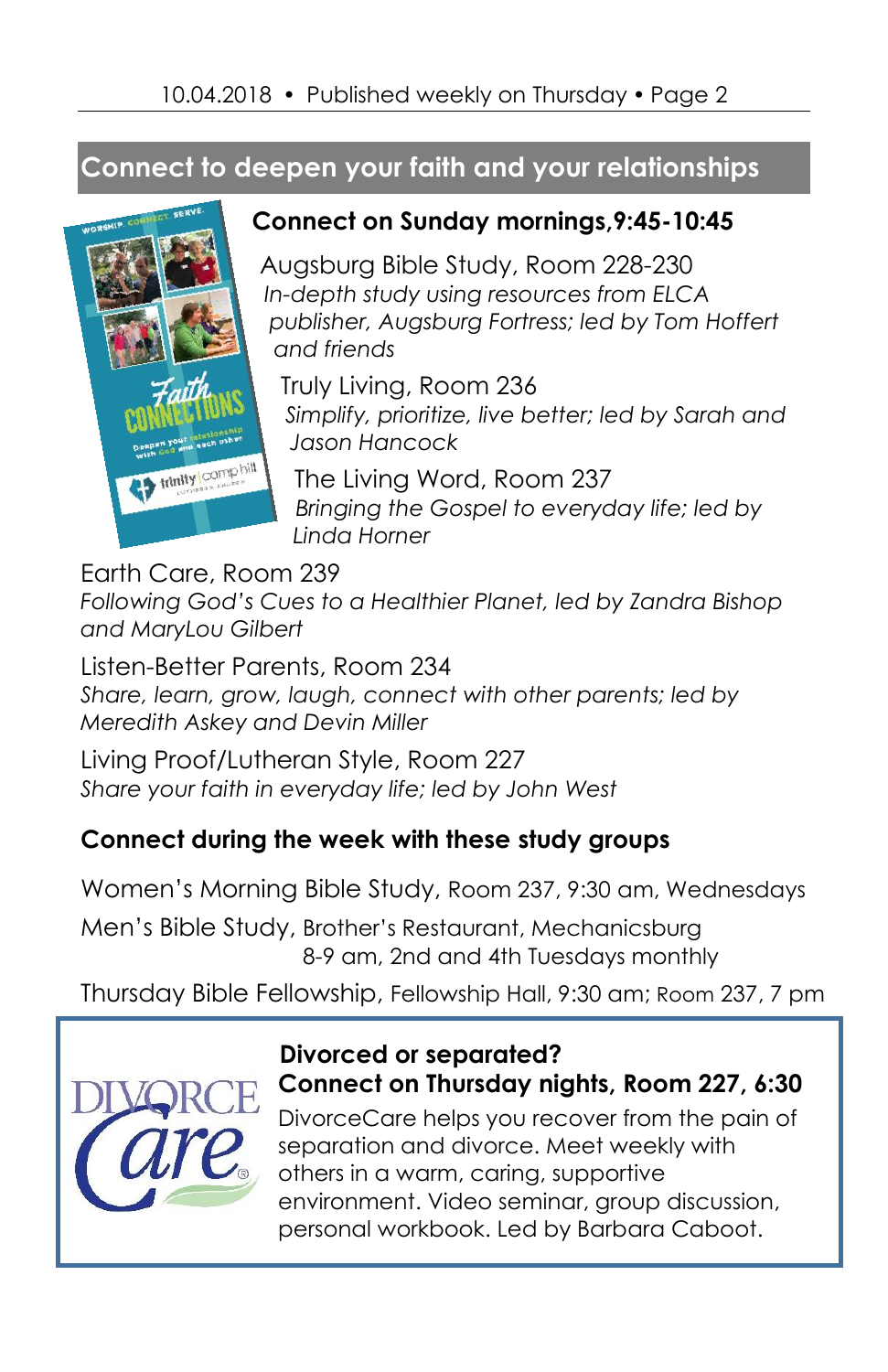## **News**



**Say welcome to our newest members.** We received the following people into membership on September 29-30: Wendy and Ellworth Beckmann David Brown Robert and Gwendolyn Devlin Melissa Felty Lori Machemer Barbara Mays Staci and Brian Morgan Charles Sheasley Jodi Silliker Paul Vollmar Cindy and Mark Winters Mike and Vicki Zawoysky

**Sunday, October 7: Buy high-quality coffee, tea, and cocoa products** in the Gathering Space, sponsored by our Missions Team. *Equal Exchange* always pays the small farmers fairly for their products. Your purchase supports a more equitable alternative trade system that empowers small-scale farmers worldwide.



#### **Care and pray for one another**

**Reach out to hospitalized and at-home members.** See the list in the Narthex and the Gathering Space tract rack.



**Every member prayer list, September 28 – October 4.** We lift up the following members: Kathy Mieczkowski; Joan Michelotti; Judy Messinger; Rachel Mermelstein; Jennifer Mermelstein; Ann Mermelstein & Jordan; Laura Mellott; Jacob & Kathryn Melear and Melanie; Nancy Meiser; Rose Ann Mease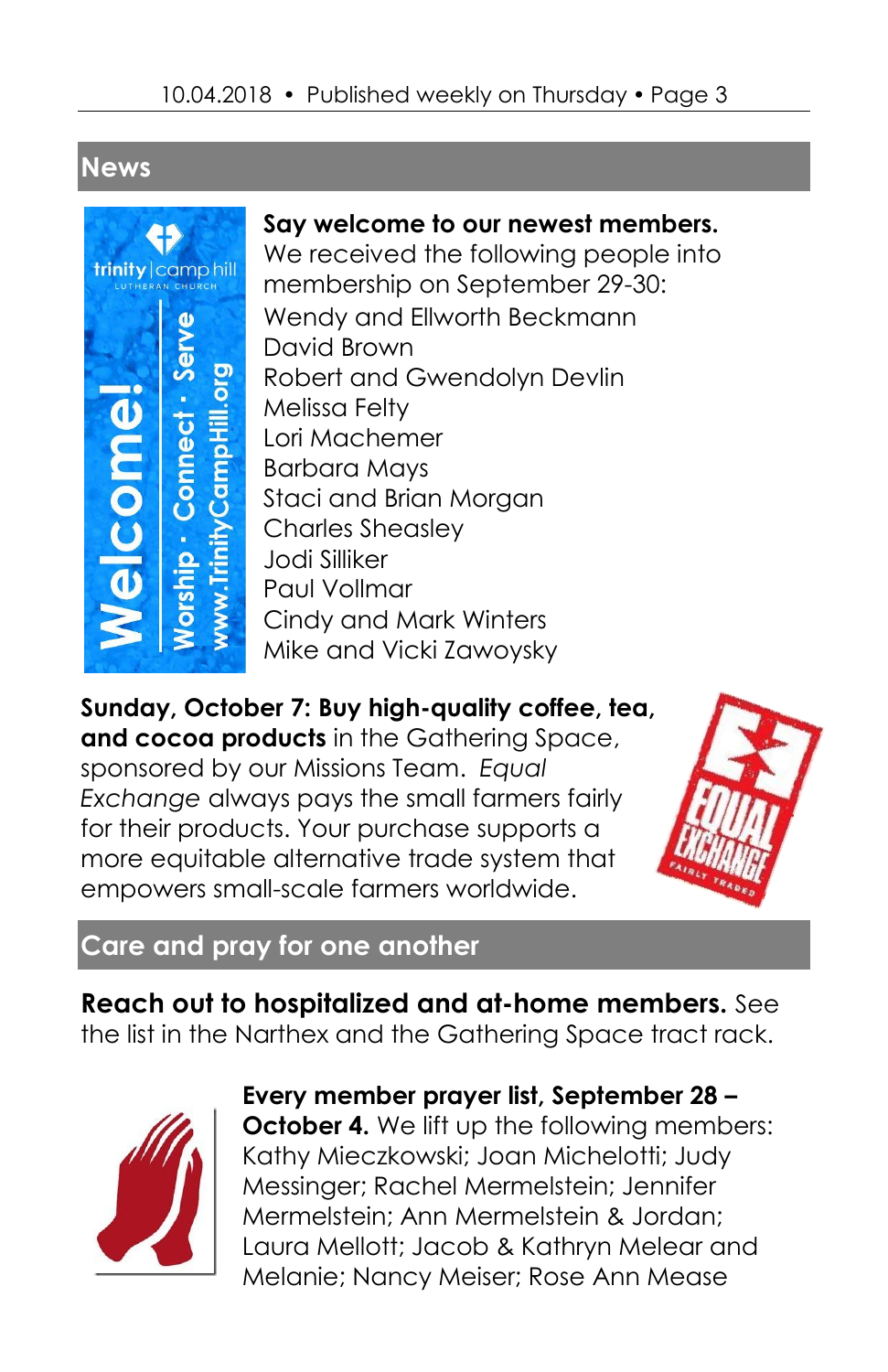## **Sign up now for Oktoberfest**



**Join in the fun! Bring family and friends.**

Sign up at [www.trinitycamphill.org/oktoberfest](http://www.trinitycamphill.org/oktoberfest) or in the Gathering Space to attend and/or to help. Needed are:

- ✓ Potato salad
- ✓ Apple pies to be judged and shared (YUM!)
- ✓ Desserts to share at meal
- ✓ Folks to set up, decorate, and tear down tables
- ✓ Folks to help with food prep and transfer to tables
- $\checkmark$  Folks to help with kitchen cleanup

## **Don't miss Sup & Study on Wednesdays**

**You'll be sorry if you miss Sup & Study this Wednesday, October 10, for "Trinity Lutheran, A Place Bound to Share Bread."** Presenting will be The Rev. Daniel Rift, Director for ELCA's World Hunger and Disaster Appeal. Dinner is 5:20 – 6:30 pm. Presentation is 6:30 – 7:30 pm. Register at [www.trinitycamphill.org/sup-study](http://www.trinitycamphill.org/sup-study) or in the Gathering Space, or call the church office. **Each evening in this fiveweek series is an individual event, so join us whenever you're able!**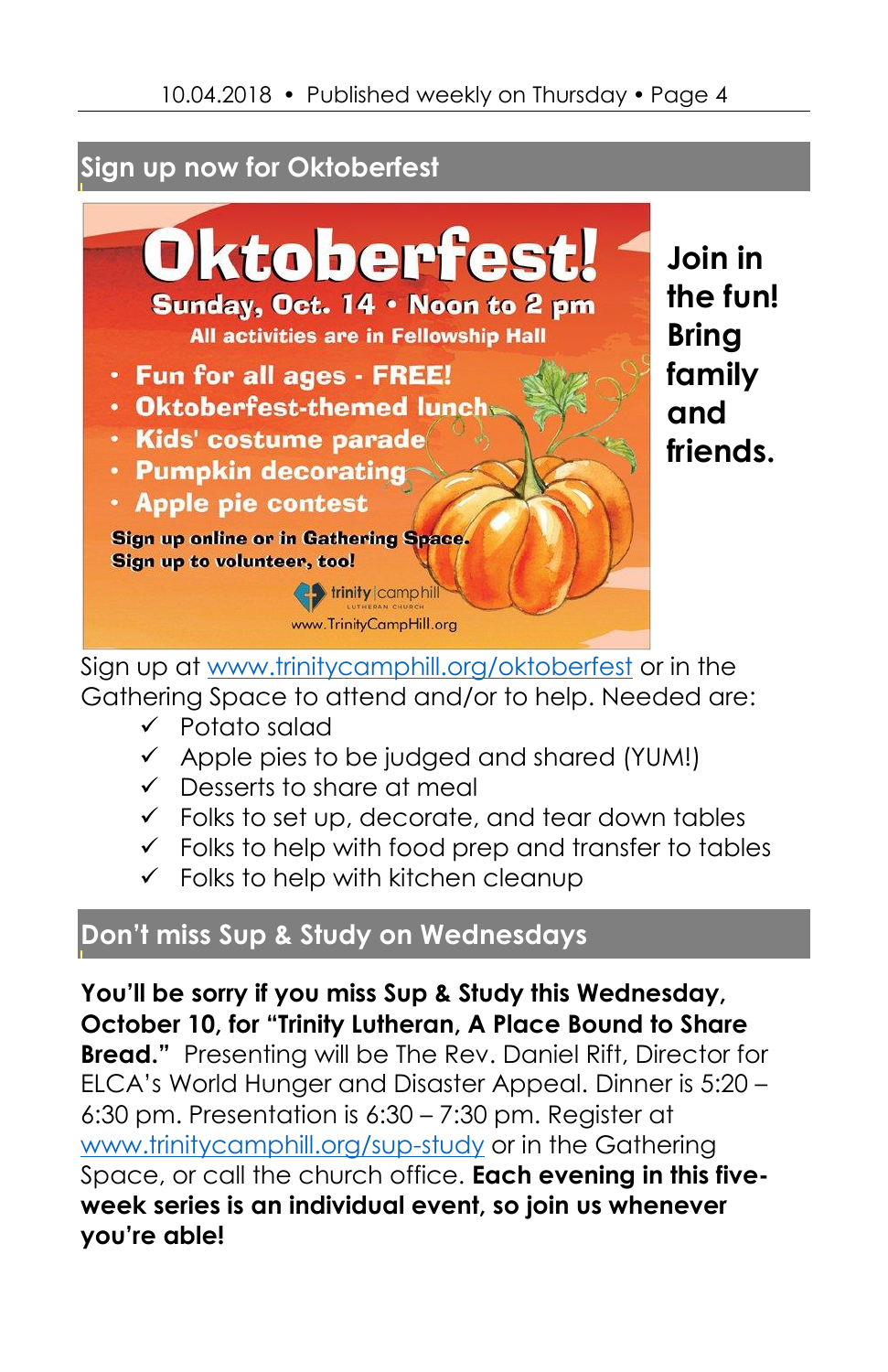## **Parish Acts**

#### **Wedding**

**Emily Eckard and Andrew Leedy, September 29** 

## **Hey, Youth, this is for you!**

**Grades 6 through 12: Youth Group (YG) is THIS Sunday, October 7,** 6-8:30 pm, Room 236. We provide the pizza and drinks; you bring snacks to share and loads of friends. Fun! Fellowship! YG is awesome! And get your new YG t-shirts before they run out. P.S. We'll have sign-ups on this night for the YG Pasta Dinner and the Trinity Fall Clean-up. Be there!

**Grades 9 through 12: The first Sr. High YG is NEXT Sunday, October 14**, 6-8:30, Room 236. Come out to this night of group-building, strengthening friendships, fun, and faith discussion with your peers. We provide dinner; you bring friends and snacks. C U there for the awesomeness!

## **Save these dates: Watch for more info**

**Tuesday, October 16**  Alehouse Table Talk

**Saturday, October 20.** Trinity Fall Clean Up

**Sunday, October 21** Installation, Pastor Liz Frey

#### **Sunday, October 28**

Family Bible workshop for kids in kindergarten and grade 3

#### **Serve others**

**Garden of Eatin' needs your help** to serve our members and guests by taking care of the food and beverage station each Sunday. Volunteers are especially needed for the 10- 12:30 shift. Contact Mary Ellen Hettinger at 717-512-9884 or [mefhett@gmail.com.](mailto:mefhett@gmail.com) Join us for a quick refresher training in the kitchen on **Sunday, October 14**, at 9:30 am.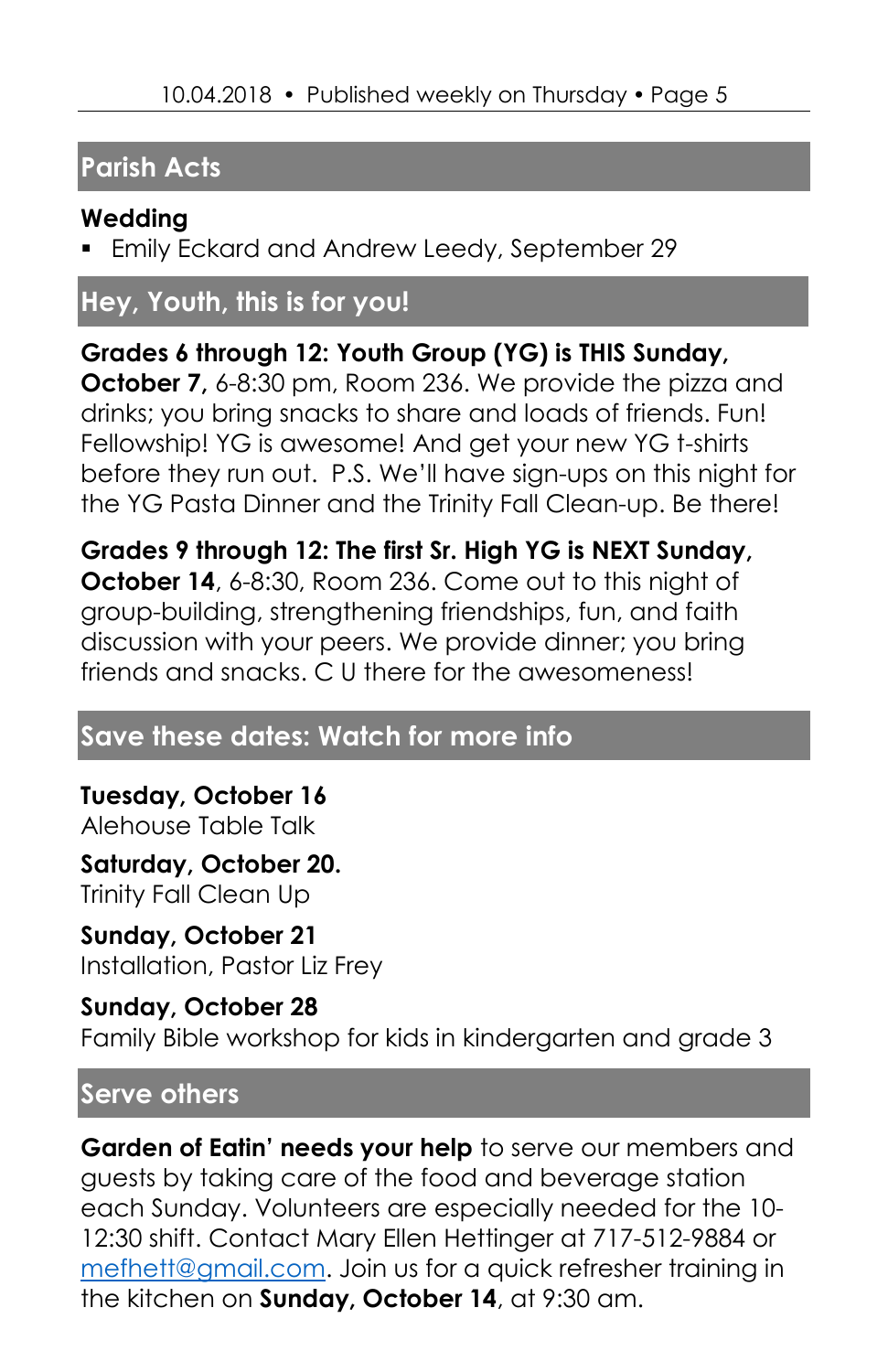

**Bread for the World.** Add your signature to the *Bread for the World* letter-writing advocacy campaign to eradicate hunger. Letters to our legislators will be available for your signature during services **Sunday, October 7,** and during Sup & Study on **Wednesday, October 10.**

### **Read the numbers**

## **Trinity Financial Report – September 2018**

|                       | Sep Actual | Jan-Sep Actual | Jan-Sep Budget |
|-----------------------|------------|----------------|----------------|
| Contributions         | \$97,748   | \$928,016      | \$1,036,500    |
| Other receipts        | 9.152      | 95,213         | 100,288        |
| <b>Total receipts</b> | 106,900    | 1,023,229      | 1,136,788      |
| Expenses              | 102,623    | 1,061,947      | 1,136,788      |
| <b>Budget balance</b> | \$4,277    | \$ (38,718)    | \$0            |



You can still give to Trinity's future via the capital appeal if you haven't already done so. **<https://www.trinitycamphill.org/planourfuture/>**

## **Sunday through Sunday calendar**

## **Sunday, October 7**

| $8:00$ am.  | Fair Trade Sale. Gathering Space     |
|-------------|--------------------------------------|
| 8:00 am.    | Bread for the World. Gathering Space |
| 8:30 am.    | Worship. Nave and Fellowship Hall    |
| $9:45$ am.  | Faith Connections classes and groups |
| $10:30$ am. | Cherub Choir Rehearsal, Room 123     |
| $11:00$ am. | Worship. Nave and Fellowship Hall    |
| $4:30$ pm.  | Youth Bells, Nave                    |
| $5:15$ pm.  | Matins Choir. Choir Room             |
| $6:00$ pm.  | Junior Bells. Nave                   |
| $6:00$ pm.  | Youth Group. Room 236                |
| $6:30$ pm.  | Junior Choir. Room 123               |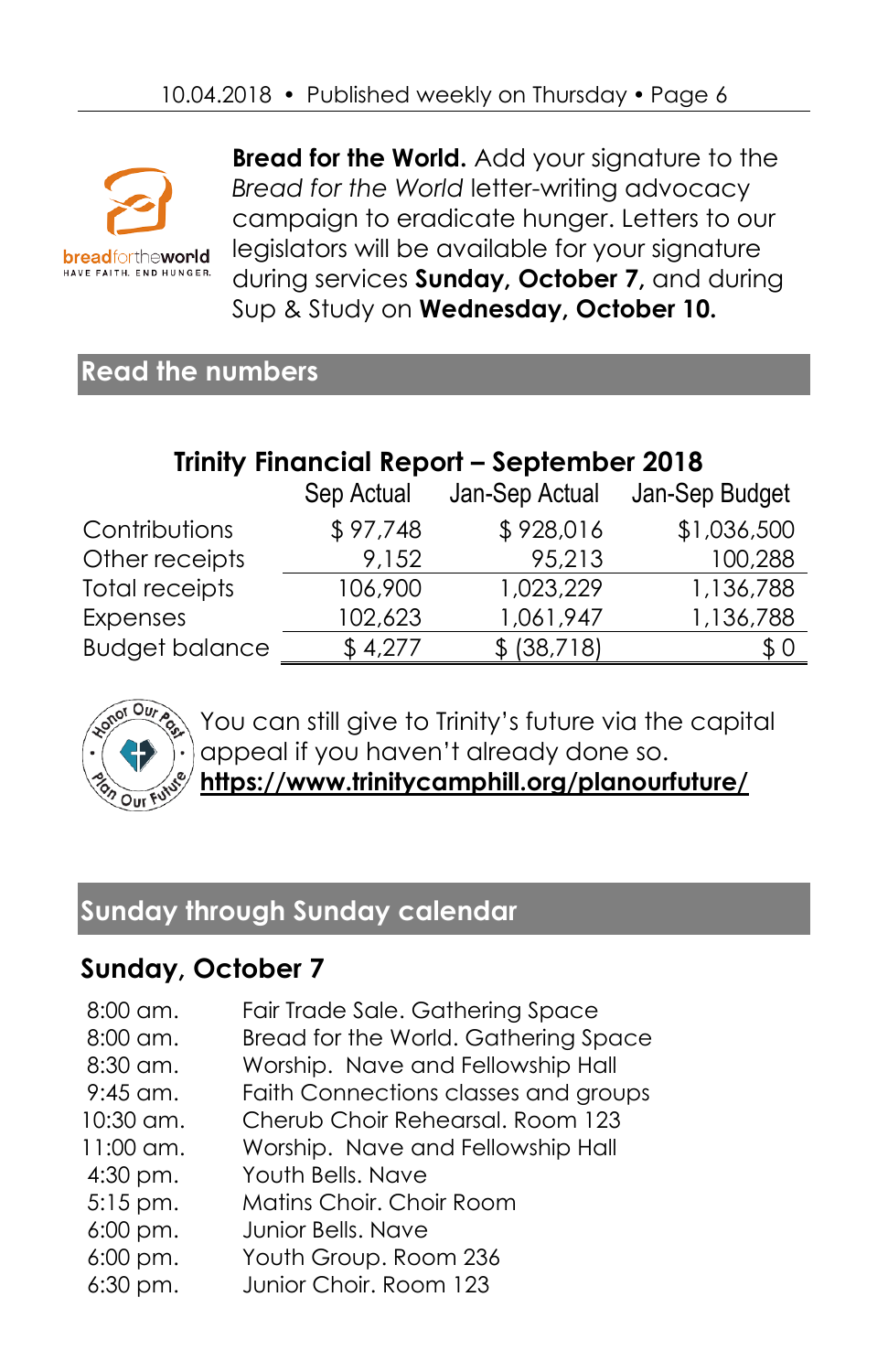#### **Monday, October 8**

7:00 pm. Congregational Council. Room 237

#### **Tuesday, October 9**

| 8:00 am.   | Men's Bible Study. Brothers in Mechanicsburg |
|------------|----------------------------------------------|
| $9:30$ am. | Boundaries Unlimited, Room 237               |
| $6:30$ pm. | FaithX Rehearsal. Fellowship Hall            |
| 7:00 pm.   | Men's Bible Study. Library                   |

#### **Wednesday, October 10**

| Women's Bible Study. Room 237             |
|-------------------------------------------|
| Library Staff Workday. Library            |
| Sup & Study dinner. Fellowship Hall       |
| Sup & Study presentation. Fellowship Hall |
| Adult Bells. Nave                         |
|                                           |

#### **Thursday, October 11**

| 9:30 am.   | Thursday AM Bible Study. Fellowship Hall |
|------------|------------------------------------------|
| 10:30 am.  | LIFT small group. Library                |
| $6:30$ pm. | Thursday Worship. Chapel                 |
| $6:30$ pm. | Divorce Care, Rm. 227                    |
| 7:00 pm.   | Thursday PM Bible Study. Room 237        |
| 7:00 pm.   | Concert Choir. Choir Room                |
| 8:00 pm.   | Chancel Choir. Choir Room                |
|            |                                          |

#### **Friday, October 12**

12:00 noon Friday Prayer Service. Chapel

#### **Saturday, October 13**

| 8:20 am.   | Trinity on the Run. Parking Lot        |
|------------|----------------------------------------|
| 8:30 am.   | Abundant Living Event. Fellowship Hall |
| $5:30$ pm. | Saturday worship. Fellowship Hall      |

#### **Sunday, October 14**

|                        | Sunday, October 14                   |
|------------------------|--------------------------------------|
| 8:30 am.               | Worship. Nave and Fellowship Hall    |
| $9:30$ am.             | GOE Refresher Training. Kitchen      |
| $9:45$ am.             | Faith Connections classes and groups |
| $10:30$ am.            | Cherub Choir Rehearsal. Room 123     |
| $11:00$ am.            | Worship. Nave and Fellowship Hall    |
| $12:15 \text{ pm}.$    | Oktoberfest. Fellowship Hall         |
| 4:30 pm.               | Youth Bells, Nave                    |
| $5:15$ pm.             | Matins Choir. Choir Room             |
| 6:00 pm.               | Junior Bells, Nave                   |
| $6:00 \,\mathrm{pm}$ . | Youth Group. Room 236                |

6:30 pm. Junior Choir. Room 123